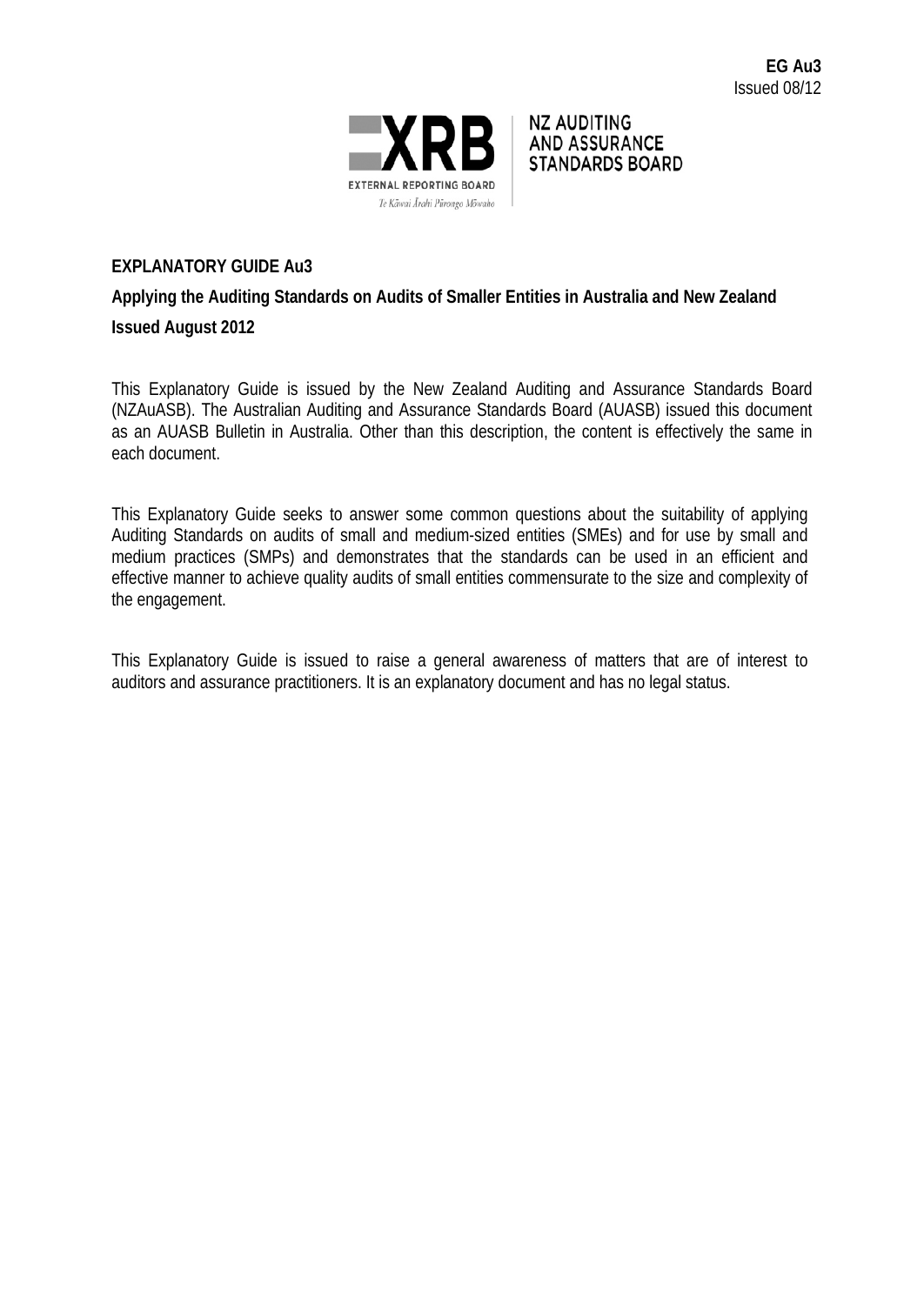#### COPYRIGHT

© External Reporting Board ("XRB") 2012

This XRB explanatory guide contains copyright material.

Reproduction in unaltered form (retaining this notice) is permitted for personal and non-commercial use subject to the inclusion of an acknowledgement of the source.

Requests and enquiries concerning reproduction and rights for commercial purposes within New Zealand should be addressed to the Chief Executive, External Reporting Board at the following email address: [enquiries@xrb.govt.nz](mailto:enquiries@xrb.govt.nz)

ISBN 978-1-927174-62-3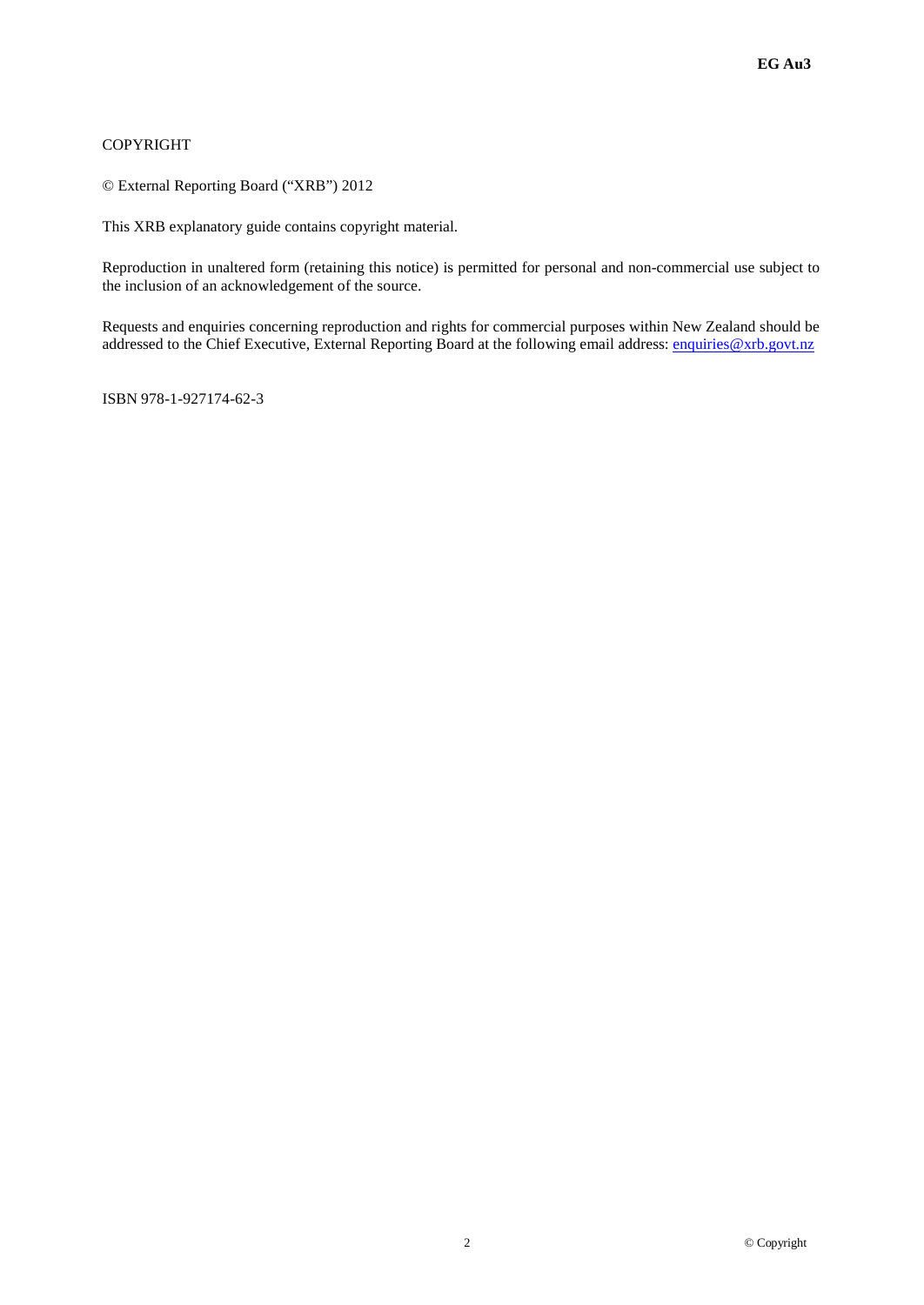#### EXPLANATORY GUIDE Au3

#### **APPLYING THE AUDITING STANDARDS ON AUDITS OF SMALLER ENTITIES IN AUSTRALIA AND NEW ZEALAND**

*Issued by the New Zealand Auditing and*  Assurance Standards Board<sup>[1](#page-2-0)</sup>

### **Auditing Standards**

1 The AUASB and the NZAuASB have respectively issued auditing standards that conform with the International Standards on Auditing (ISAs) issued by the International Auditing and Assurance Standards Board (IAASB) in 2009 in a clarified format. In Australia, the auditing standards are referred to as Australian Auditing Standards  $(ASAs)^2$  $(ASAs)^2$  and in New Zealand they are referred to as ISAs  $(NZ)$ .<sup>[3](#page-2-2)</sup> For the purposes of this Explanatory Guide they will be referred to jointly as the Auditing Standards.

#### **The Issue**

 $\overline{\phantom{a}}$ 

- 2 One of the key audit debates in recent years has been whether one size of auditing standards fits all – in other words, do the clarified Auditing Standards work equally well for entities defined as listed companies in Australia, and entities defined as issuers in New Zealand, as for SMEs?
- 3 The AUASB and the NZAuASB support the adoption of Auditing Standards for all statutory audits in Australia and New Zealand and note that this view is supported generally by the professional accounting bodies, larger firms, the public sector and academics. At the same time, the AUASB and the NZAuASB note that concerns have come from:
	- SMPs requesting sensitivity to the additional administrative burden; and
	- Preparers, businesses and organisations of companies indicating that Auditing Standards should be further developed to be better suited for SMPs and SMEs.

<span id="page-2-0"></span><sup>1</sup> The Australian Auditing and Assurance Standards Board issued this document as a Bulletin in Australia. Other than the description, the content is effectively the same in each document.

<span id="page-2-1"></span><sup>2</sup> The Australian Auditing Standards (ASAs) were approved and issued in October 2009 and became operative for financial reporting periods commencing on or after 1 January, 2011. Refer to [www.auasb.gov.au.](http://www.auasb.gov.au/Standards-and-Guidance/Australian-Auditing-Standards-in-Clarity-format.aspx)

<span id="page-2-2"></span><sup>3</sup> The New Zealand Auditing Standards (ISAs (NZ)) were approved for issue by the XRB Board on 1 July, 2011. These standards were previously issued by the New Zealand Institute of Chartered Accountants (NZICA) and are now maintained by the NZAuASB on behalf of the XRB.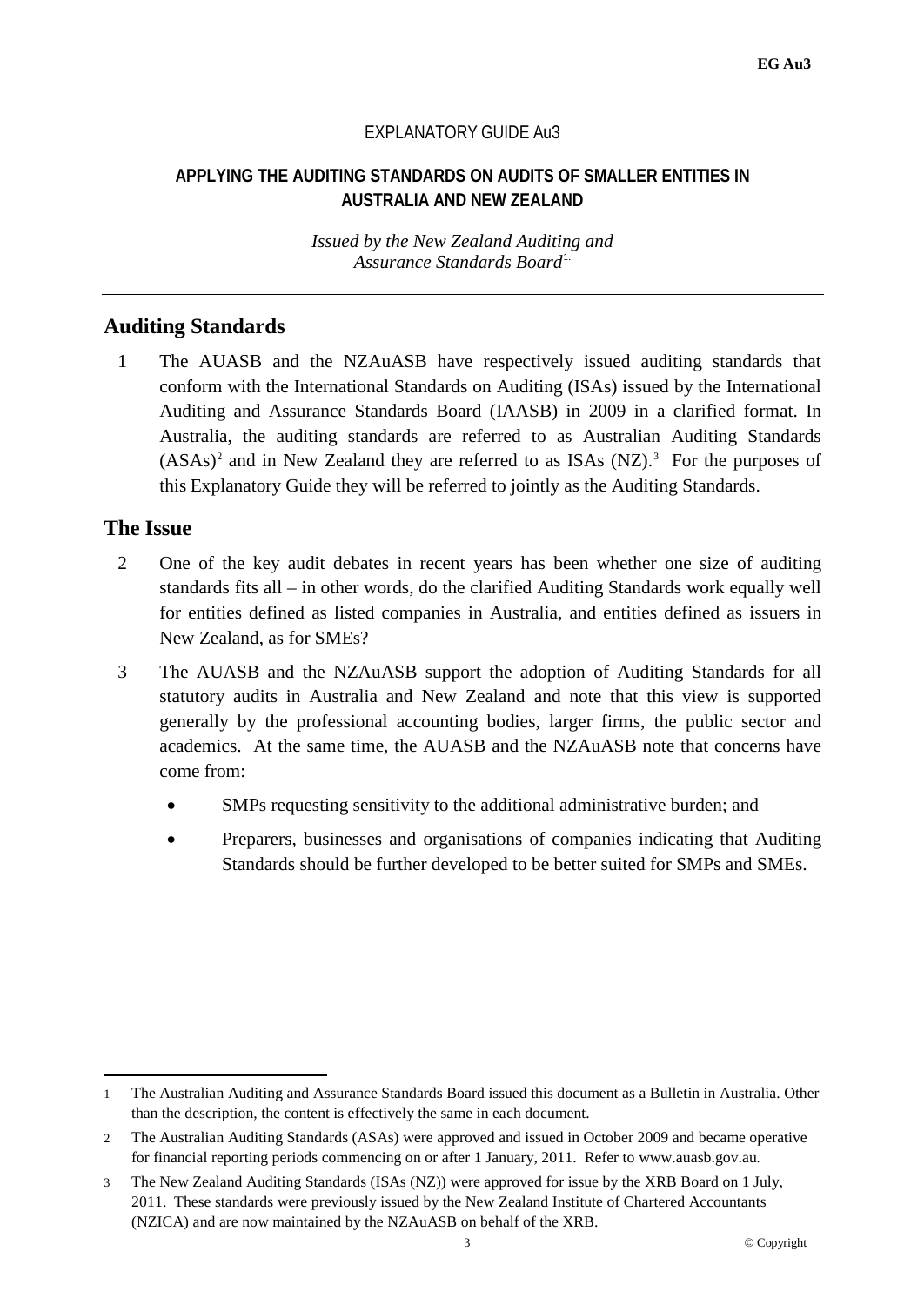#### **Questions & Answers**

#### **Question 1**

### **Are Auditing Standards developed for use primarily in auditing large public interest entities?**

4 Auditing Standards are designed to be usable for entities of all sizes and of all types. Their application to audits of SMEs is clearly demonstrated in the IAASB Staff Questions & Answers on Applying ISAs Proportionally with the Size and Complexity of an Entity of August 2009. The IAASB consulted publicly on their standards and includes in each standard a specific section "Considerations specific to smaller entities". Similarly, the AUASB and the New Zealand Institute of Chartered Accountants (NZICA) consulted publicly on the equivalent Australian and New Zealand standards and include in their standards specific sections on "Considerations specific to smaller entities". This forms part of the application guidance and sets out specific ways in which the relevant standard might be applied to an SME. This can be both indicating a simpler approach or a particular challenge. For example, ASA 315 and ISA (NZ) 315 on risk assessment point out that in a smaller entity the active involvement of an ownermanager may mitigate certain risks, for instance risks arising from a lack of segregation of duties in a small entity, but equally that it may increase other risks, for instance, the risk of override of controls.

#### **Question 2**

#### **Are there any SMPs/SMEs involved in the development of the standards?**

5 Yes. The IAASB, the AUASB and the NZAuASB include individuals from smaller firms that are not members of global networks. In addition, the IAASB, AUASB and the NZICA have sought input from parties representing the interests of SMPs. The ISAs, and the Auditing Standards, were also exposed for public comment during their development and commentators were asked for their views on the audits of smaller entities.

#### **Question 3**

### **I have heard that the new clarified Auditing Standards are more onerous. Will this drive yet more SMEs away from having an audit?**

- 6 Whilst it is true that the new clarified Auditing Standards do include some additional requirements, it is unfair to assume that this will make all audits more time consuming and expensive to perform:
	- Firstly, the majority of "new" requirements resulting from the clarity project are in more complicated areas such as fair values, accounting estimates, the use of experts and audits of group financial statements. In many cases, these will simply not be relevant to SMEs. Where they are relevant, the additional complexity is normally driven by more complex accounting (for example, SMEs that choose to move to IFRS may have to fair value more things, which in turn will mean that auditors have to audit those fair values); and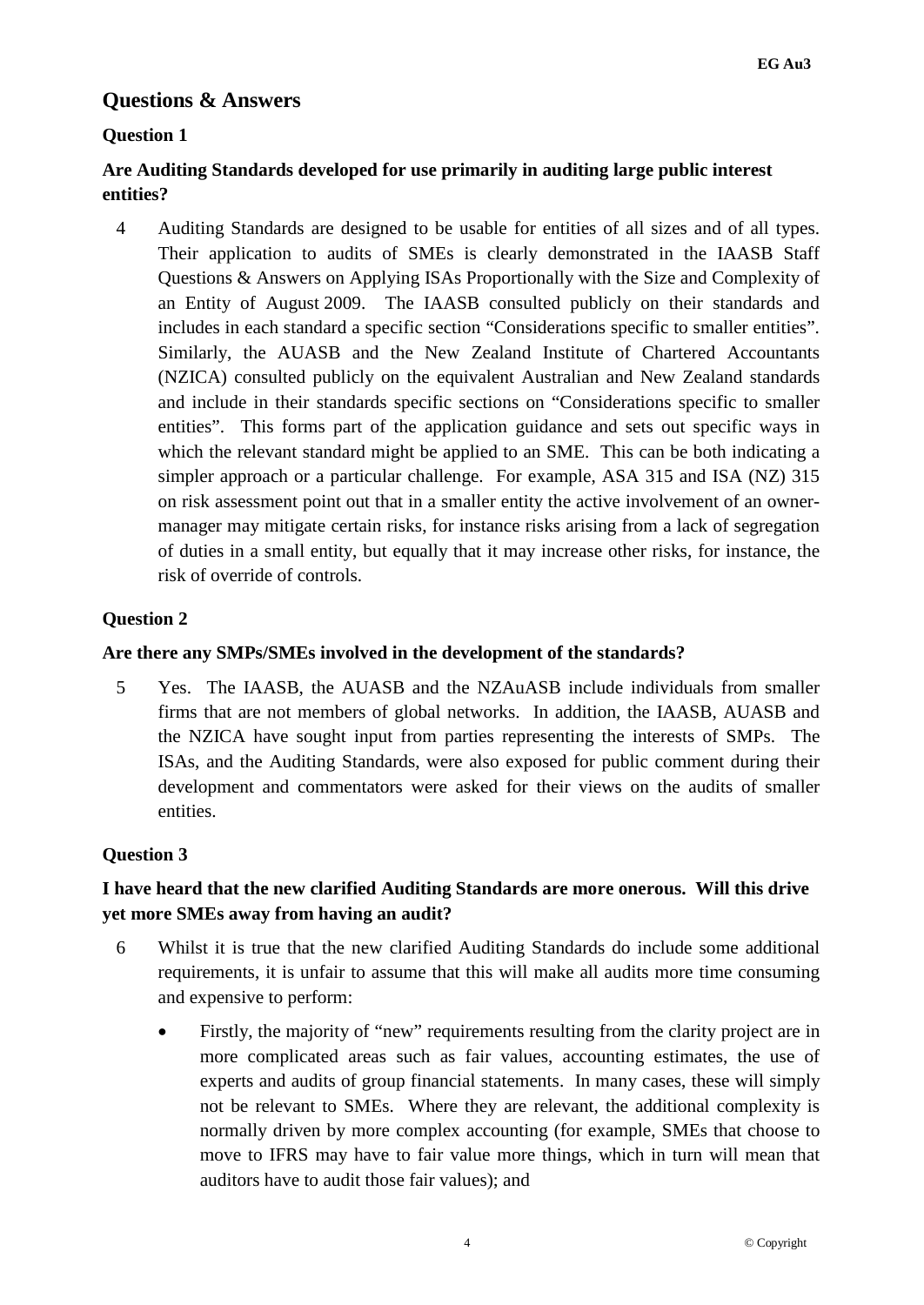- Secondly, the "new" clarified standards make it clearer what is required and what is application guidance. In some cases, this will make it clearer that something does not need to be done in a particular circumstance, for instance in the considerations specific to smaller entities; and
- Thirdly, in a small number of areas, additional work may be needed even on smaller audits. This should, however, help the auditor deliver increased value and insights about the audited entity to management and directors. For example, considering the appropriateness of the internal controls on the collection of debt gives those running a company an insight into the longer term sustainability of their business.

#### **Question 4**

## **Australian Auditing Standard ASQC 1 / Professional and Ethical Standard PES 3 Quality Control (New Zealand) seem to have generated a lot of debate. Is this standard designed more for large audit firms? Will it cost me a lot to implement in my SMP?**

- 7 There are a lot of misconceptions around the degree of complexity required for an ASQC 1 / PES 3 compliant quality control system. For example:
	- Some people believe ASQC 1 / PES 3 mandates an engagement quality control review of every audit before the opinion is signed. This is only the case for listed company audits in Australia, and issuer audits in New Zealand. For other entities, the audit firm simply needs policies and procedures to decide which entities do need an engagement quality control review. This may be limited to only more complicated or riskier engagements.
	- Others are concerned that the requirements of ASQC 1 / PES 3 can force SMPs to purchase expensive audit manuals, training and documentation from third party suppliers. The requirements of ASQC 1 / PES 3 are drafted such that it is possible to scale the requirements depending on the complexity of the audit firm and its client base – a simpler firm with simpler clients will need less complicated policies and procedures.

#### **Question 5**

**Many auditors have questioned whether the Auditing Standards have resulted in a "boxticking" approach to audit which leaves no room for professional judgement and which requires extensive documentation of why the auditor has done certain things and also of why he has not. Is this true?**

- 8 The majority of documentation requirements are set out in ASA 230 / ISA (NZ) 230 with some additional requirements for specific areas set out in the relevant specific standard. It is possible to take an approach to documentation of an audit that appropriately reflects the size and complexity of the engagement and, in particular:
	- The standard set by ASA  $230 /$  ISA (NZ)  $230$  is that documentation should enable an experienced auditor, having no previous connection with the audit, to understand what has been done, the results of the work performed and the evidence obtained, the significant matters arising during the audit, the conclusions